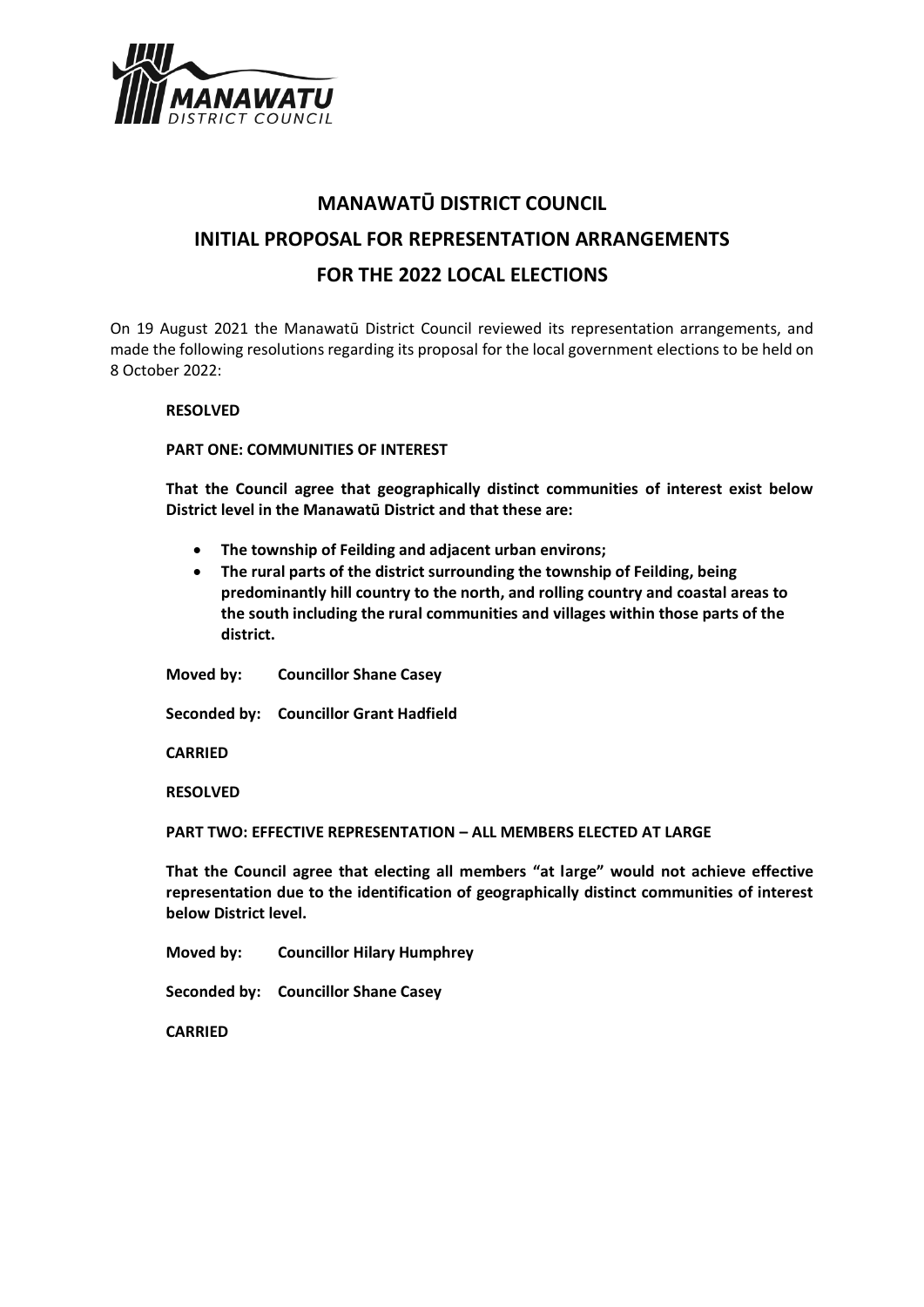#### **RESOLVED**

#### **PART THREE: EFFECTIVE REPRESENTATION – SOME MEMBERS ELECTED AT LARGE**

**That the Council agree that electing some members at large would not achieve effective representation.**

**Moved by: Councillor Grant Hadfield**

**Seconded by: Councillor Shane Casey**

**CARRIED**

*Councillor Hilary Humphrey recorded her vote against the motion.* 

#### **RESOLVED**

**PART FOUR: EFFECTIVE REPRESENTATION – NO MEMBERS ELECTED AT LARGE**

**That the Council agree that electing all members from Wards would achieve effective representation.**

**That the Council propose that the Council comprise eleven members and a Mayor, to be elected from two General Wards and one Māori Ward. The two General Wards to reflect the following identified communities of interest:**

| Ward                                  | <b>Community of Interest</b>                                                                                                                                                                                                                                        |
|---------------------------------------|---------------------------------------------------------------------------------------------------------------------------------------------------------------------------------------------------------------------------------------------------------------------|
| <b>General Ward One (to be named)</b> | The rural parts of the district surrounding the township<br>of Feilding, being predominantly hill country to the north,<br>and rolling country and coastal areas to the south<br>including the rural communities and villages within those<br>parts of the district |
| <b>General Ward Two (to be named)</b> | The township of Feilding and adjacent urban environs                                                                                                                                                                                                                |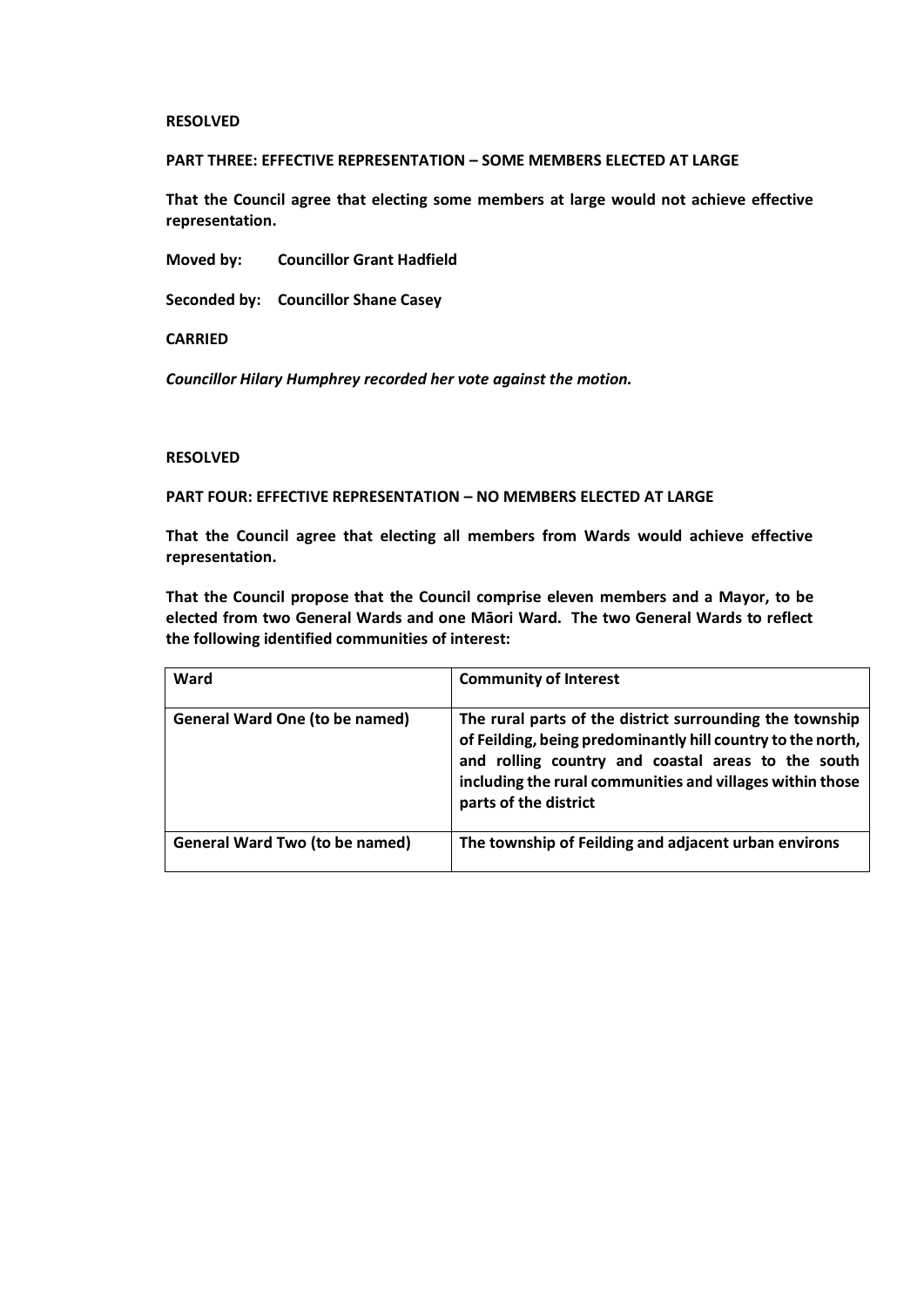| Two General Wards and One Maori Ward |                                           |                |                               |                            |  |
|--------------------------------------|-------------------------------------------|----------------|-------------------------------|----------------------------|--|
| 5 members elected from Ward One      |                                           |                |                               |                            |  |
| 5 members elected from Ward Two      |                                           |                |                               |                            |  |
| 1 member elected from a Māori Ward   |                                           |                |                               |                            |  |
|                                      | <b>Est. Population</b><br>at 30 June 2020 | No. of members | <b>Electors per</b><br>member | % difference<br>from quota |  |
| <b>Ward One</b>                      | 14,000                                    | 5              | 2,800                         | $-3.32$                    |  |
| <b>Ward Two</b>                      | 15,050                                    | 5              | 3,010                         | 3.79                       |  |
| Quota                                | 29,000                                    | 10             | 2,900                         |                            |  |
| Māori Ward                           | 3,120                                     | 1              | 3,120                         |                            |  |
| <b>TOTAL COUNCILLORS</b>             |                                           | 11             |                               |                            |  |

**The population that each member will represent to be as follows:**

**Moved by: Councillor Michael Ford**

**Seconded by: Councillor Grant Hadfield**

**CARRIED**

#### **RESOLVED**

**PART FIVE: COMMUNITY BOARDS**

**That the Council agree that:**

**It is not in the best interests of the Manawatū District to establish community boards; and** 

**Effective representation would not be enhanced by establishing community boards having considered the identified communities of interest in terms of distinctiveness, representation, access and effective governance; and**

**Having confirmed the establishment of Wards, that Ward elected councillors are likely to provide sufficient representation of communities of interest and therefore will ensure adequate mechanisms of representation and access between elected members and the population; and** 

**Effective representation of communities of interest is provided through the community planning programme and the established community committees, that provide a local link and point of contact for Council liaison.**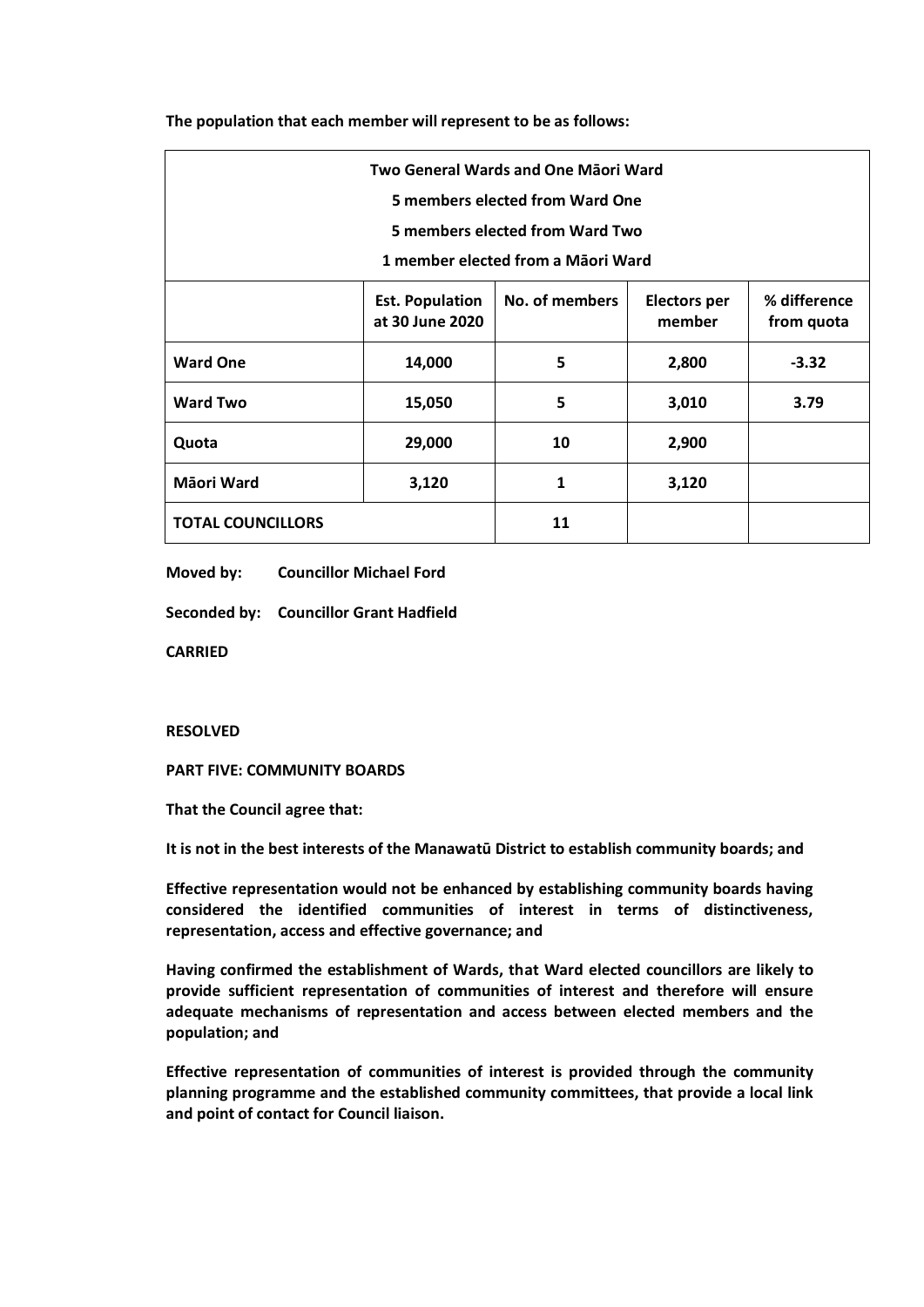**Moved by: Councillor Grant Hadfield**

**Seconded by: Councillor Steve Bielski**

**CARRIED**

## **RESOLVED**

**That the Wards be named Feilding Ward, Rural Ward and Māori Ward.**

**Moved by: Councillor Michael Ford**

**Seconded by: Councillor Stuart Campbell**

**CARRIED**